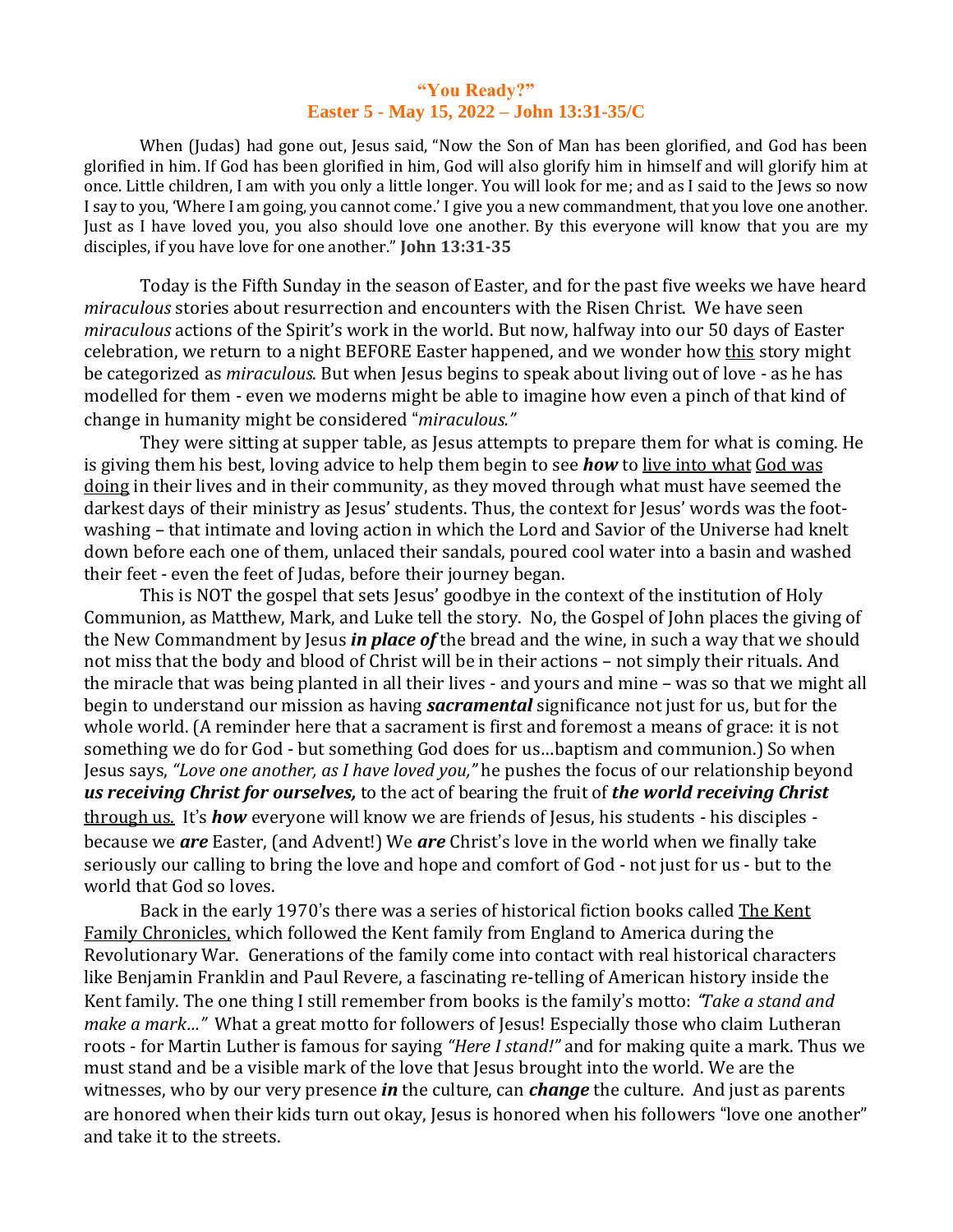**It**'**s a hard ask, this kind of love.** And we know full well that "self-sacrifice" is not a great selling-point for the Christian brand. We don't like to give up what is ours when we have earned it, or deserve it, or must share with those who did neither. Following Jesus is hard. It's confusing. It's scary. And just like those first disciples, we don't know what to DO. One thing I have learned, though, is that if I am in a situation where I don't know what to DO, I am probably depending solely on my own strength and resources. Following Jesus begins with *Jesus* – not with us. It begins with the Spirit of the living Christ choosing us, calling us and inviting us into the compassion that allows us to love one another. Come and see.

In the New Interpreters Bible, commentator O'Day sums it all up: *Jesus' death as the* ultimate act of love is not the giving up of one's life, but the giving away of one's life. The distinction *between these prepositions is important, because the love that Jesus embodies is* **grace***, not* **sacrifice***.*  Jesus gave his life... as an expression of his relationship with God and of God's love for the world. His death was not an act of self-denial, but an act of fullness, of living out his life and identity."

So, take care that you do not make Easter the End Point of Faith. This year, in the Easter morning Opinion section of *The New York Times*, Tish Harrison Warren wrote that Christians believe that because Jesus is risen, the same power that raised him from the dead is alive in us as well. She quotes Paul's letter to the Romans, *"The Spirit of God, who raised Jesus from the dead, lives in you…"* Her point? "Easter is a verb. It is not a one-time event but something ongoing, that happens *to us* and *in us*, as we ask Jesus to transform our lives… and that the piercing light of the Resurrection fall on the darkness in our cramped selves."

*(Quote) "*If Jesus defeated death one morning in Jerusalem, then suddenly… every new birth, every repaired relationship, every ascent from despair, every joy after grief, every recovery from addiction, every coral reef regeneration, every achievement of justice, every rediscovery of beauty, every miracle, every found hope becomes a sign of what Jesus did…and of a promised future where all things will be made new."

*You* are Easter's promise for the world. And your credential is Love. Jesus didn't deny who he was; he lived his identity fully. So, we seek to love in a way that brings people closer to God and to one another, to live a love that illustrates a new reality for the possibilities of community. At a time when "traditional" churches' participation numbers are crashing, this is the gift we bring to a hurting world. We can't fake it, we can't manufacture it, but we *can* live it. Perhaps we should be more conscious of how we take our "church words" into the world. Perhaps when we hear the word "gospel," we should speak it out in the world as "God's love." When we hear the word "Easter," we should speak it as "New Life."

Because Easter is *still* the basis for sharing ourselves with others, and the Story of God and Us still has POWER. God's love still heals the hurt of divisions. God's love continues to bring new life out of old wrecks. God's love, through us, still fills the empty "holes in souls." But, can we actually live out this mission to the whole world? Is the church really ready to make this huge step outside of our pandemic cocoon and let the Resurrection butterfly spread her wings? Yes, we can. I believe that it is simply who we are. It is who God has invited us to be.

What if someone said to you, *Tell me about your church, Advent.* Where do you start? With the worship or the programs or the building or the doctrine? So many ways to answer that request, but it is usually best if we tell about the people, because in this group we share the changes of our life – kids growing up before our eyes, people growing in faith and connecting to God in ways that send them out into the world to serve. Some who participate in everything and some who simply watch. But Advent is people who are listening to God and learning how to form a